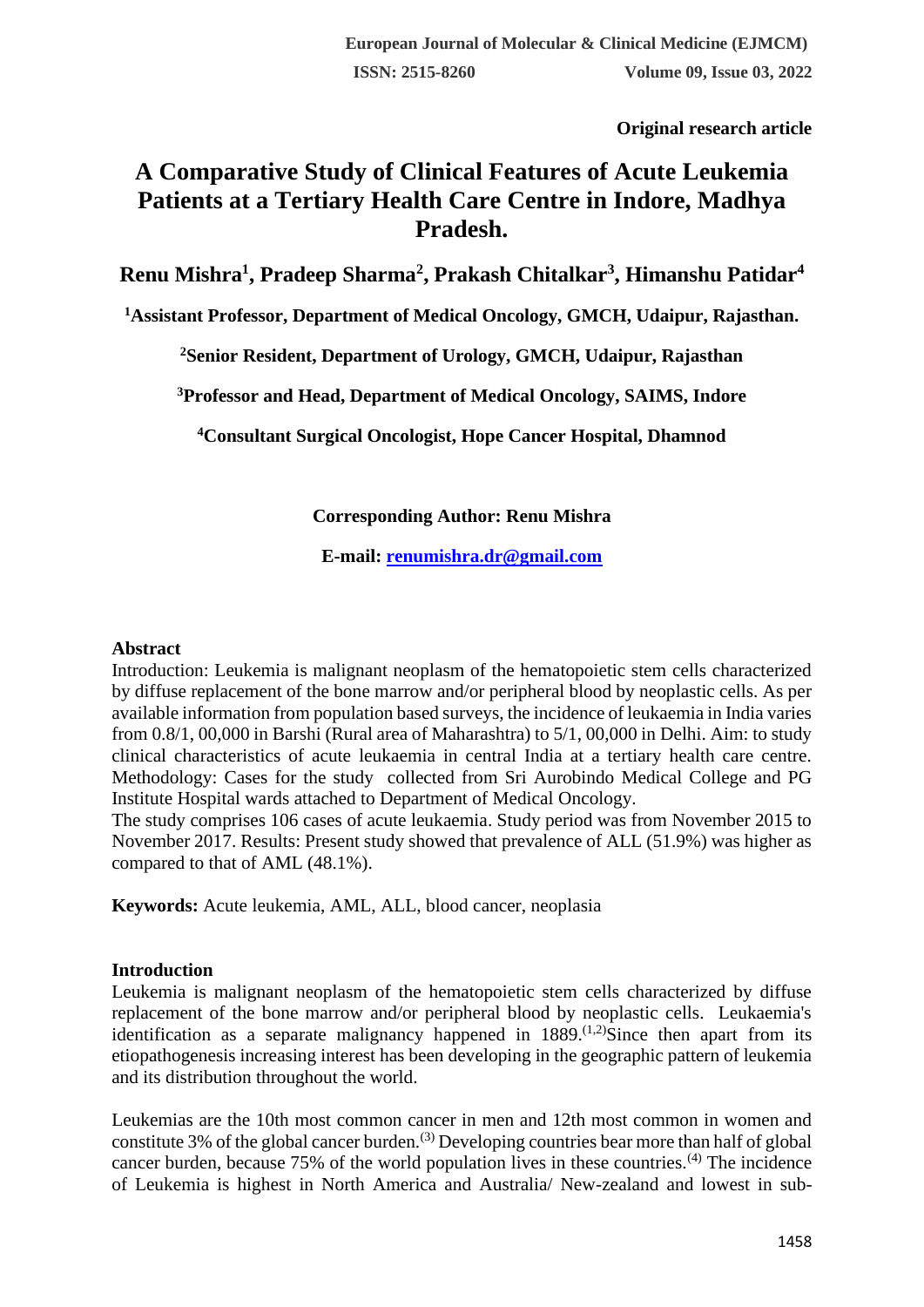**ISSN: 2515-8260 Volume 09, Issue 03, 2022**

saharan Africa.<sup>(5)</sup> Leukemia is one of the most frequently occurring cancers in all races or ethnicities with relative proportion vary between  $25-40\%$  (3). In 2013, males have been accounted for more than 57 percent of the new cases of leukaemia  $^{(6)}$ . High incidence of subtypes of leukemia in males may be due to more exposed to occupational and environmental carcinogens  $(3,7,8,9)$ . Epidemiology has played a vital role in learning about the causes of leukaemia in the past few decades. The developing countries have greater burden of cancer including haematological malignancies due to population growth, ageing and urbanisation, changing dietary habits, better control of infections, and increasing tobacco consumption <sup>(10)</sup>. This is further challenging to take these findings in detecting different types of leukaemia earlier and ideally to prevent the disease. In India, lympho-haematopoietic malignancies constitute 9.5% of all cancers in men and 5.5% in women.(11) As per available information from population based surveys, the incidence of leukaemia in India varies from 0.8/1, 00,000 in Barshi (Rural area of Maharashtra) to 5/1, 00,000 in Delhi. These figures are comparably lower than rest of the world but under-diagnosis and under-reporting cannot be ruled out.<sup> $(11)$ </sup> The cell type distribution of leukemias observed in India is different from that observed in developed world.Leukemias are classified into two broad groups, myeloid and lymphoid, based on the origin of the leukaemia stem cell clone.<sup>(12)</sup>.Myeloid leukemias predominate in India while lymphoid leukemias dominate in western world mainly because of higher incidence of chronic lymphatic leukaemia.(11) The aim of the index study is to study clinical characteristics of acute leukaemia in central India at a tertiary health care centre.

#### **Methodology:**

This Prospective clinical study was conducted at Sri Aurobindo Medical College and PG Institute, Indore, Madhya Pradesh. Cases for the study collected from Sri Aurobindo Medical College and PG Institute Hospital wards attached to Department of Medical Oncology.

The study comprises 106 cases of acute leukaemia. Study period was from November 2015 to November 2017. A pre-tested proforma was used to collect the relevant information by interviewing, clinical examination of patients, and noting relevant investigations required for treatment. Consent form for the study purpose had been prepared. No special consent is required as clinical examination , imaging and histopathological examination are part of routine evaluation.

Inclusion criteria included All patients of Acute leukemia, equal to more than 1 years whose guardian or adults less than or equal to 70 years who are willing to give informed written consent for study.

#### **Results:**

In the present study, the mean age of the study sample was 27.29 years ranging from 2years to 70 years in different patients. Most of the patients belonged to the 16-35 years of age group. In patients with ALL mean age was 15.4 years(Range 2-70 Years) and for AML patients the mean age was 40 years (Range 2-70 Years).

The study sample had 67 males and 39 females among all the patients having acute leukemia.

#### **Table 1 below shows Body surface area distribution [BSA] among the included patients.**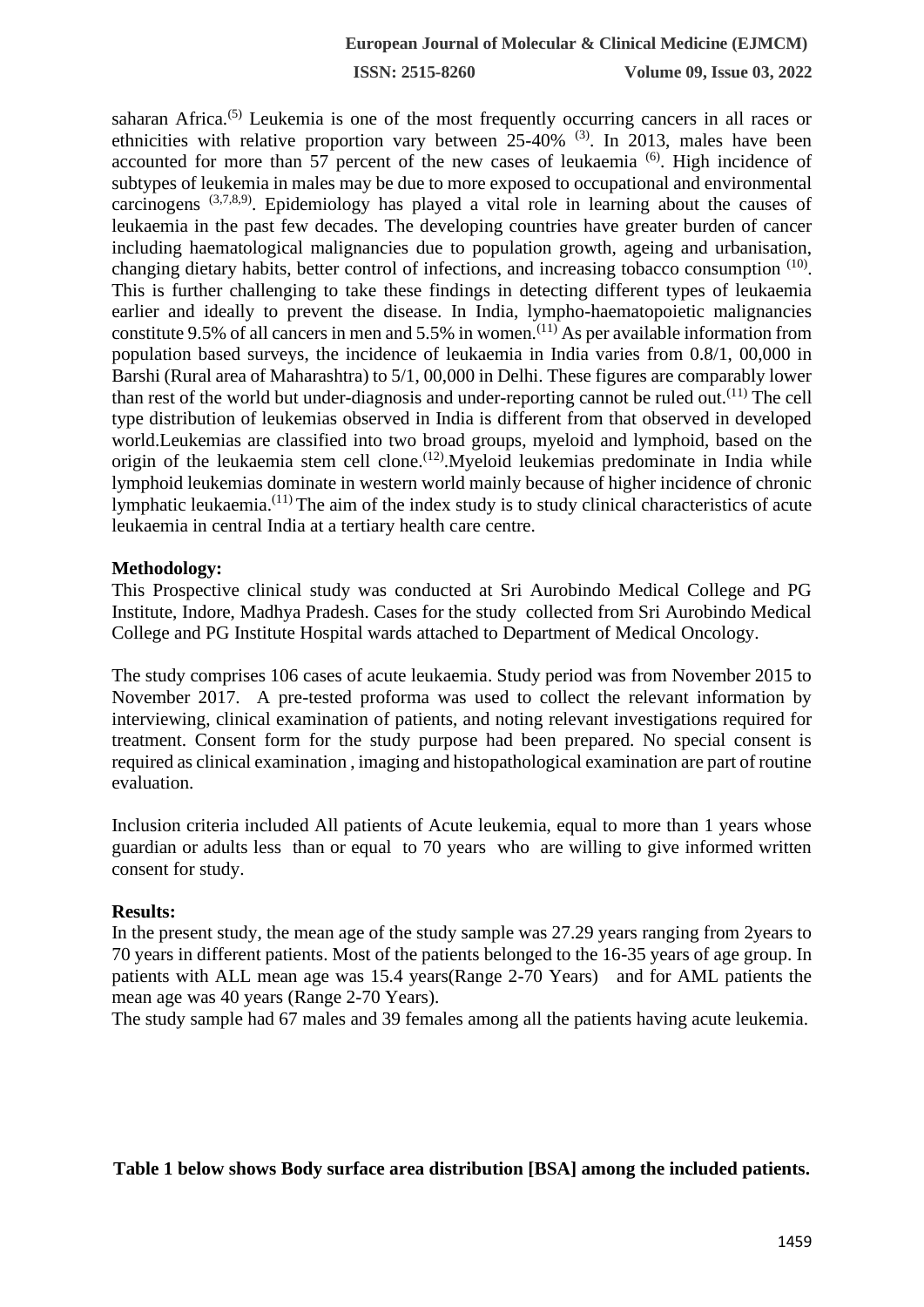**ISSN: 2515-8260 Volume 09, Issue 03, 2022**

| <b>SEX</b>   | <b>ALL NO. OF PATIENTS</b><br>$(N=55)$ | <b>AML NO.OF PATIENTS</b><br>$(N=51)$ |
|--------------|----------------------------------------|---------------------------------------|
| HEIGHT (cms) | $135(82-195)$                          | $164(85-182)$                         |
| WEIGHT (kgs) | $34.7(7-85)$                           | 57 (10-78)                            |
| <b>BSA</b>   | $1.11(0.4-1.99)$                       | $1.61(0.48-1.96)$                     |

The present study had clinical features as shown in the table 2 below-

| <b>FEATURE</b>          | Table 2. Dhowing Oil Distribution of the Hill Is Highly I to<br>ALL(55) | AML(51)     |
|-------------------------|-------------------------------------------------------------------------|-------------|
| <b>ECOG</b>             | $1.6(1-3)$                                                              | $2(1-4)$    |
| <b>FEVER</b>            | 28(50.90%)                                                              | 28(54.90%)  |
| <b>CONSTITUTIONAL</b>   | 43(78.18%)                                                              | 37(72.54%)  |
| <b>BLEEDING</b>         | 24(43.63%)                                                              | 18(35.29%)  |
| <b>LYMPHADENOPATHY</b>  | 20(36.36%)                                                              | 3(5.88%)    |
| <b>HEPATOMEGALY</b>     | 29(52.72%)                                                              | 13(25.49%)  |
| <b>SPLENOMEGALY</b>     | 31(56.36%)                                                              | 14(27.45%)  |
| <b>MEDIASTINAL MASS</b> | 10(18.18%)                                                              | $2(3.92\%)$ |
| $CNS+$                  | $\theta$                                                                | $\theta$    |

**Table 2: Showing C/F Distribution of the ALL N AML PTS**

Constitutional symptoms were the most common clinical feature in ALL patients followed by splenomegaly (56.36%) and hepatomegaly (52.72%). None of the patients were CNS +ve at presentation.

Constitutional symptoms were the most common clinical feature in AML patients followed by fever (54.90%) and bleeding manifestations (35.29%). None of the patients were CNS +ve at presentation.

## **Discussion:**

Acute Leukemias were mainly classified into AML and ALL, on the basis oflaboratory data and morphological features of leukemic cells.

Of total 106 cases of acute leukemia, 55 cases (51.9%) were ALL and 51 cases (48.1%) were AML.

In this study, it was seen that acute leukaemia was more common in male (63%) as compared to female(37%), male to female ratio was 1.70:1.

For ALL, male to female ratio was 1.89:1 and in AML, male to female ratio was 1.55:1. These findings were comparable to the studies conducted by GuptaR et  $al^{(13)}$  they reported male to female ratio - 1.94:1, 2.05:1 and 1.82:1 in Acute leukemia, ALL and in AML respectively in their study. Jatav et al<sup>(14)</sup> reported male:female ratio of 1.76:1 for all acute leukaemia, 2.08:1 for ALL and 1.56:1 for AML.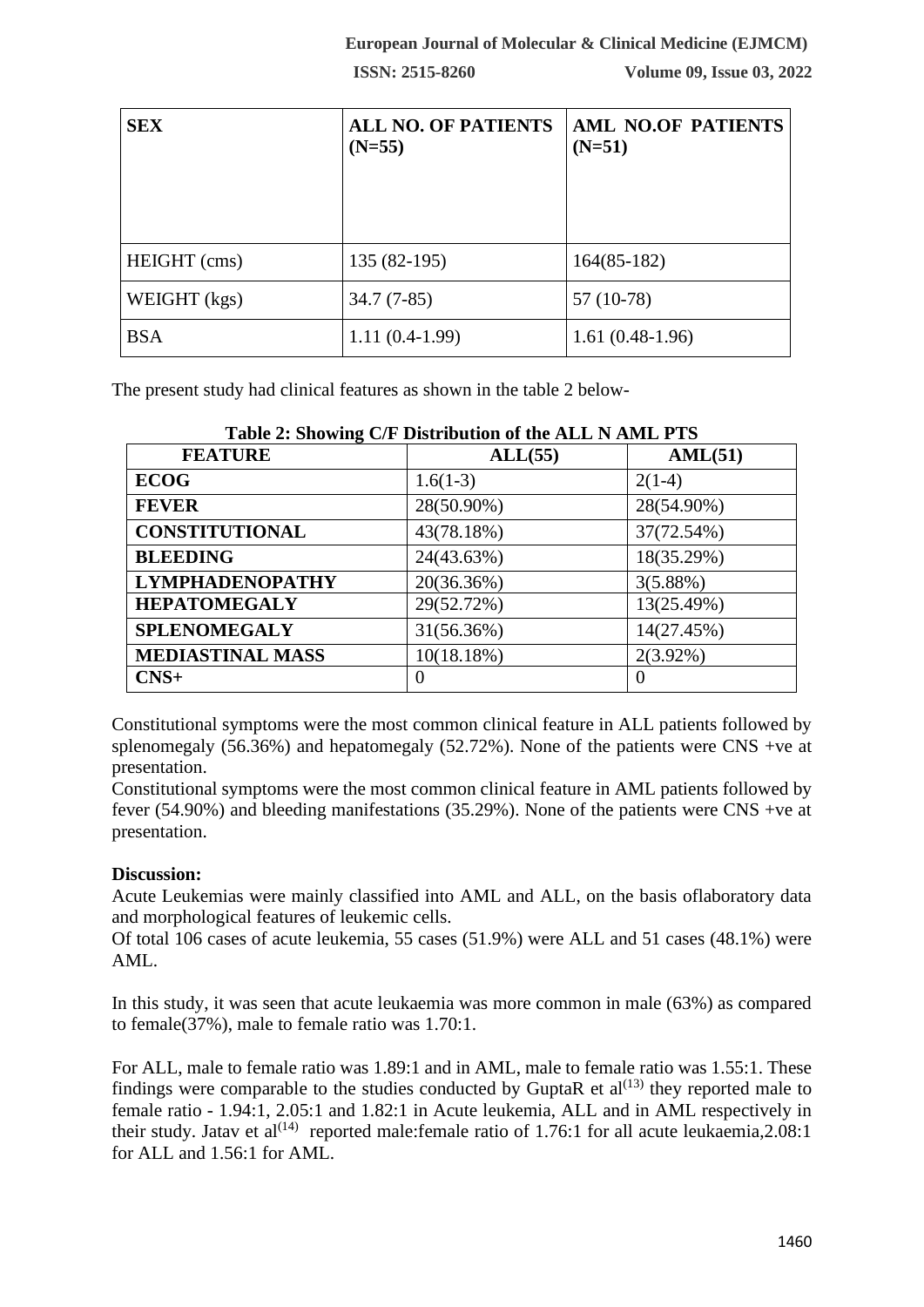Present study showed that prevalence of ALL (51.9%) was higher as compared to that of AML  $(48.1\%)$  however different findings have been reported by Khalid Hassan et al<sup>15</sup>. Studied conducted by Laishram RS et al<sup>16</sup> and Kulshreshtha R et al<sup>17</sup> also showed the higher prevalence of AML as compared to that of ALL.

Findings of our study regarding age distribution are not exactly comparable to study conducted by Gupta Rajat et al<sup>(13)</sup>. That study reported majority of cases (35%) in age group of 0 -10 years, followed by (21%) cases in age group of 11-20 years and (19%) cases in age group of 21-30 years. In Indian studies Jatav et al<sup>(14)</sup> and Gupta Rajat et al<sup>(13)</sup>, it was found that acute leukemia is more common in patients less than 35 years of age.

In our study all clinical signs and symptoms of acute leukaemia patients had been recorded at the time of first presentation and on analysis of these constitutional symptoms (like fatigue,weakness,loss of appetite) were the most common clinical symptom followed by fever, splenomegaly and hepatomegaly were commonest clinical sign. Lymphadenopathy was more common in ALL (36.36%) as compare to AML (5.88%). These findings are comparable with the study conducted by Gupta Rajat et al<sup>13</sup> who reported generalized weakness and fever were the most common presenting symptoms followed by bone pains, weight loss and bleeding manifestations respectively. However Jatav et  $al^{(14)}$  reports fever and pallor as most common clinical feature.

## **Conclusion:**

Most common symptoms encountered among cute leukemia patients were fatigue, weakness and loss of appetite. Our study had limitations of firstly having wide age range, secondly a small sample size.

References:

- 1. Ebstein W: Uber die acute leukemie and pseudoleukamie. Dtsch Arch Klin Med 44: 343, 1889.
- 2. Groves FD, Linet MS, Devesa SS. Patterns of occurrence of the leukemias. Comment in : Eur J Cancer 1995; 31A: 941-9.
- 3. Parkin OM, Pisani P, Firley J. Estimate of the world wide frequency of eighteen major cancer in 1995, Int J cancer 1993;54:504-606.
- 4. WHO 1999. Health situation in the South East Asia Region 1994-1997, Regional Office for SEAR, New Delhi, 1999.
- 5. Parkin DM, Whelam SL, Ferlay J, Raymond L, Young J, eds., Cancer incidence in five continents, Vol VII IARC Scientific publications number 143 Lyon 1997, International agency for research on cancer pp 804-913.
- 6. Arora RS, Eden TOB, Kapoor G. Epidemiology of childhood cancer in India. Indian J of Cancer, 2009; 46(4): 264-73.3. Cancer Facts & Figures. Atlanta, GA: American Cancer Society; 2013.
- 7. Kumar A, Rathee R, Vashist M, Kamal N, Singh S, Gupta S. Acute Lymphocytic Leukemia: An epidemiological and hematological study from Haryana. Biosci Biotech Res Asia, 2012; 9(2): 813-7.
- 8. Advani SH, Jussawala DJ, Nagaraj RD, Gangadharan P, Shetty PA. A study of 1226 leukemia cases-Epidemiologic and end result analysis. The Indian J of Cancer, 1979; 16:  $8 - 17$ .
- 9. Magrath I, Litvak J. Cancer in developing countries: opportunity and challenge. J Natl Cancer Inst, 1993; 85(11): 862–74.
- 10. National cancer Registry programme, consolidated report of population based cancer registries 1990-96. Incidence and distribution of cancer Indian council of Medical